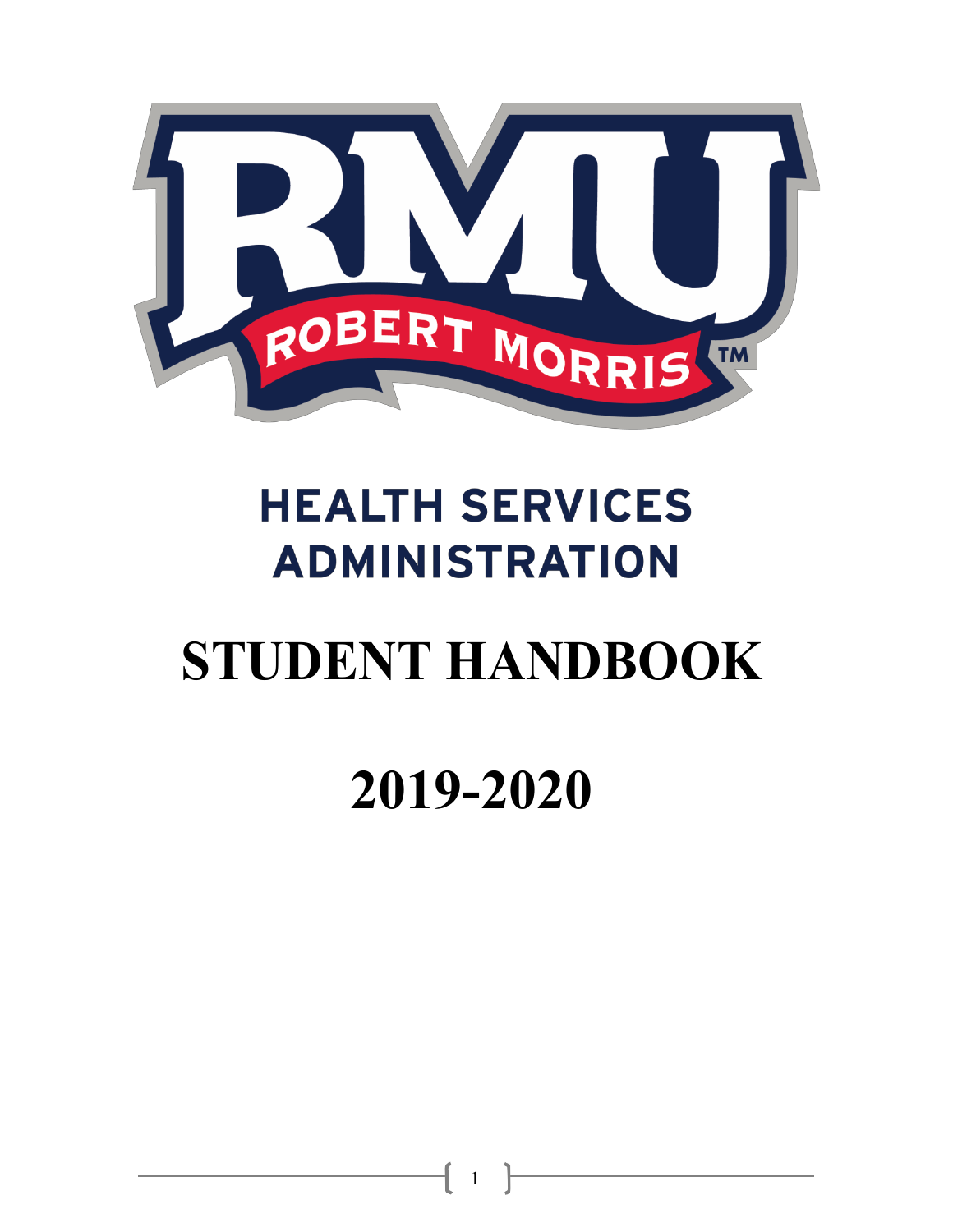## **Table of Contents**

| Content                                            | <b>Page Number</b> |
|----------------------------------------------------|--------------------|
| I. Welcome                                         | 3                  |
| <b>II. About Robert Morris University</b>          |                    |
| A. Accreditation and Certification                 | 4                  |
| B. Mission, Vision, and Values                     | $4 - 6$            |
| C. Department of Health Sciences Faculty           | 6                  |
| III. Policies, Procedures and Important Guidelines |                    |
| A. Academic Calendar                               | 7                  |
| <b>B.</b> University Policies                      | $\overline{7}$     |
| C. Academic Integrity                              | $\overline{7}$     |
| D. Attendance                                      | $\overline{7}$     |
| E. Email and Netiquette                            | $7 - 8$            |
| F. Chain of Command with Issues/Concerns           | 8                  |
| <b>IV.</b> Curriculum                              |                    |
| A. Program Track                                   | 8                  |
| <b>B.</b> Transfer of Credits                      | 8                  |
| C. Advising and Registration                       | $8-9$              |
| D. Academic Progression                            | 9                  |
| E. Technology                                      | $9 - 10$           |
| F. International Experiences                       | 10                 |
| G. Internships                                     | 10                 |
| V. Student Resources                               |                    |
| A. Center for Student Success                      | 11                 |
| <b>B.</b> Scholarship and Financial Aid            | 11                 |
| C. Library                                         | 11                 |
| VI. Graduation Information                         |                    |
| A. Commencement                                    | 12                 |
| VII. Upsilon Phi Delta Honor Society               | 12                 |
| VIII. Extracurricular Activities                   |                    |
| A. Dean's Student Advisory Board                   | 13                 |
| <b>B.</b> Student Activities                       | $12 - 13$          |
| IX. Conclusion                                     | 13                 |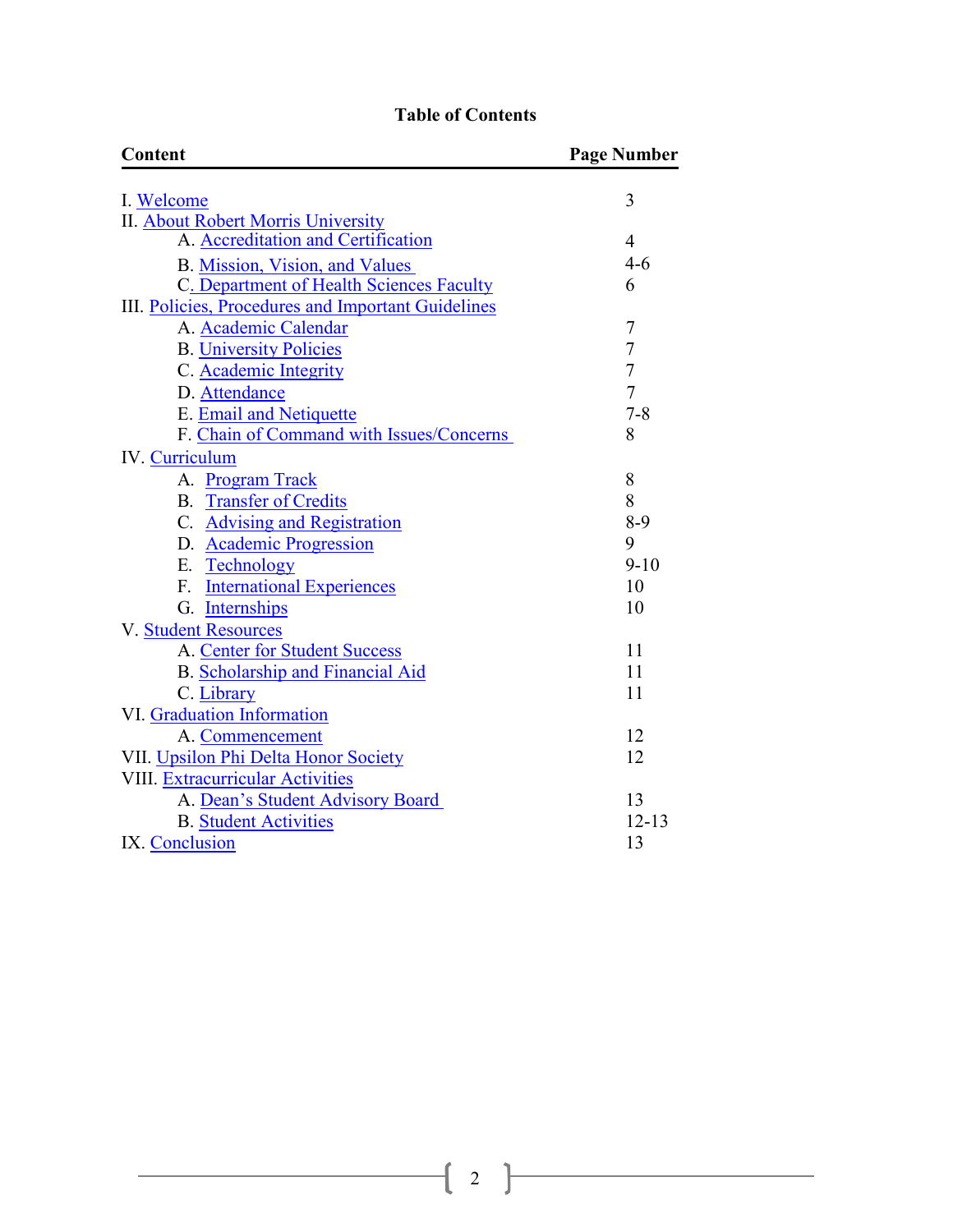## <span id="page-2-0"></span>**I. Welcome**

*Congratulations on your acceptance into the health services administration program at Robert Morris University (RMU). We are very excited to have you in the program!*

This handbook will serve as a guide to assist you throughout your program. Awareness of, and adherence to, these policies and guidelines are imperative to your successful progression and completion of the undergraduate and graduate health services administration program. It is an expectation that you will review this handbook and refer to it throughout your time in the program. The document will be updated on a yearly basis and you are responsible for being current with policies and guidelines.

Please refer to the links provided within this document. The School of Nursing, Education and Human Studies website contains additional information to assist you in achieving success as a health services administration student.

On behalf of the administration, faculty and staff, I welcome you to the RMU Health Services Administration Program and wish you much success in your future career endeavors! I look forward to working with each one of you throughout the program. Please let me know if I can be of any assistance!

*Holly M. Hampe, D.Sc., RN, MHA, MRM Robert Morris University Program Director Assistant Professor Health Service Administration Cell Phone: 724-513-2051*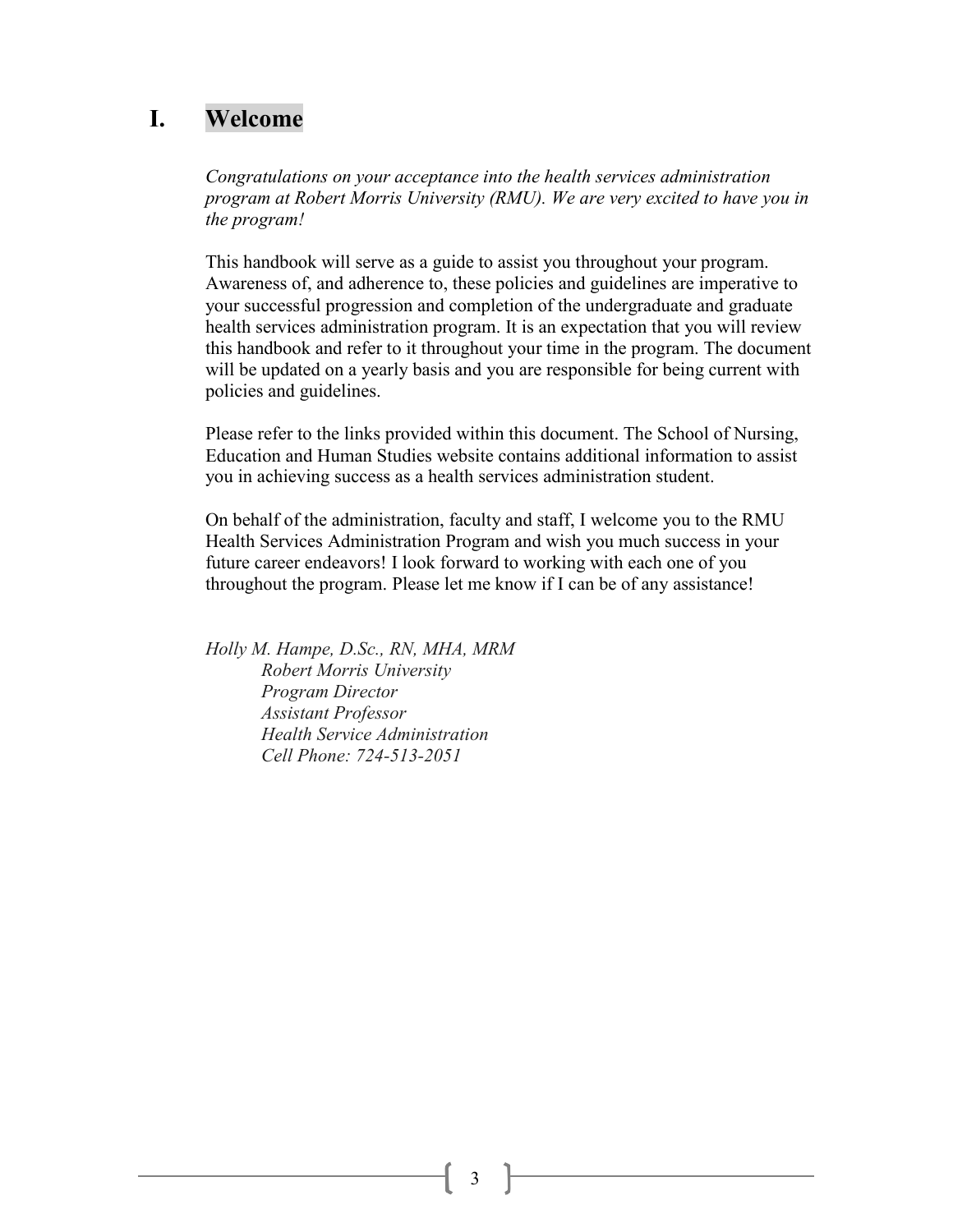## <span id="page-3-0"></span>**II. About Robert Morris University**

Robert Morris University, a private nonprofit institution, was founded in 1921 as the Pittsburgh School of Accountancy. In 1935 the School was named The Robert Morris School in honor of a famous Pennsylvanian financier of the American Revolution. In 1962, the Pennsylvania Department of Education approved status as Robert Morris Junior College. With authorization to grant the Bachelor of Science in business administration degree in 1969, the State approved status as Robert Morris College. The State approved the granting of the MBA degree in 1988.

<span id="page-3-1"></span>Over the years, most notably since 1990, the College expanded and diversified its curriculum beyond the original specialty of business with its addition of graduate programs in communication, information systems, and education. In recognition of these changes, the Carnegie Foundation reclassified Robert Morris as a Master's (Comprehensive) I institution in 2000. Following a comprehensive selfstudy and site visit, the State granted University status in May 2001. The institution formally changed its name to Robert Morris University in January 2002.

<span id="page-3-2"></span>Robert Morris University is organized into four academic units. Degrees are offered in the School of Business; School of Engineering, Mathematics, and Science; School of Informatics, Humanities and Social Sciences and School of Nursing, Education and Human Studies. Deans of the four schools report to the Provost and Vice President for Academic and Student Affairs. Robert Morris University offers baccalaureate and graduate degrees.

## **A. Accreditation and Certification**

The Robert Morris University HSA undergraduate program became certified with AUPHA (Association of University Programs in Health Administration) self-study in 2018.

The Robert Morris University HSA graduate program will be seeking accreditation by the Commission on Accreditation of Healthcare Management Education (CAHME). Candidacy was received in 2018 with the self-study year beginning in August 2018. An on-site visit will be held in October 2019.

## **B. Mission, Vision, and Values**

#### **MISSION STATEMENTS UNIVERSITY MISSION**

To be the gateway to engaged, productive, and successful careers and lives.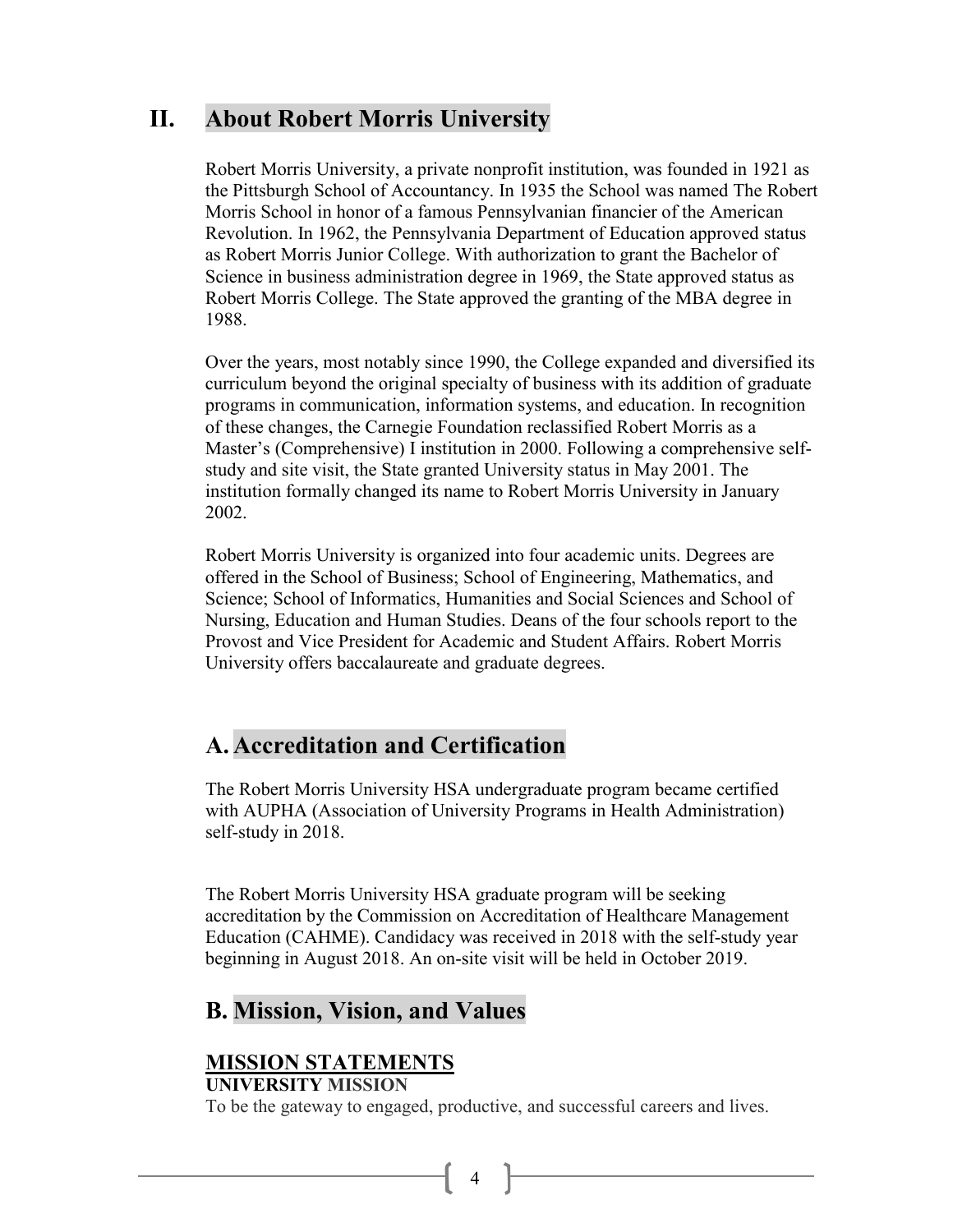#### **BS HSA MISSION**

The Robert Morris University undergraduate Health Services Administration program prepares students, regionally and nationally, for management positions within a broad array of healthcare organizations through innovative and experiential learning opportunities. The program curriculum reflects certification standards, including evidence-based leadership principles in the healthcare environment and the quadruple aim framework. Through emphasis on networking and service activities, the students participate in a variety of opportunities and practical field experiences, transforming program graduates into effective and engaged healthcare professionals.

#### **MS HSA MISSION**

The Robert Morris University Health Services Administration program transforms highly qualified, diverse healthcare professionals with varying levels of experience into leaders through the development of advanced skills in management to perform in a variety of healthcare organizations. The curriculum incorporates the Quadruple Aim Framework and evidence based leadership principles. The academically and professionally prepared faculty facilitates student learning by incorporating experiential learning, applied scholarship and service activities in coursework. An emphasis is placed on internships providing individualized opportunities for the student to apply academic theories into managerial practices at successive levels of employment. Students are exposed to a variety of healthcare experiences which prepare them for increasingly responsible leadership roles in all healthcare environments.

#### **VISION STATEMENTS**

#### **UNIVERSITY VISION**

RMU will be big enough to matter, yet small enough to care. As a studentcentered institution, Robert Morris University transforms lives by building knowledge and skills, and by providing the foundations of engagement and wellbeing.

#### **BS HSA VISION**

The vision of the Robert Morris University Health Services Administration program will be to remain a recognized educational resource, regionally and nationally, excelling in health administration education. The program will provide a patient-centric education across a diverse set of disciplines to prepare graduates in health administration that will lead to improvements for the quality care and safety of patients.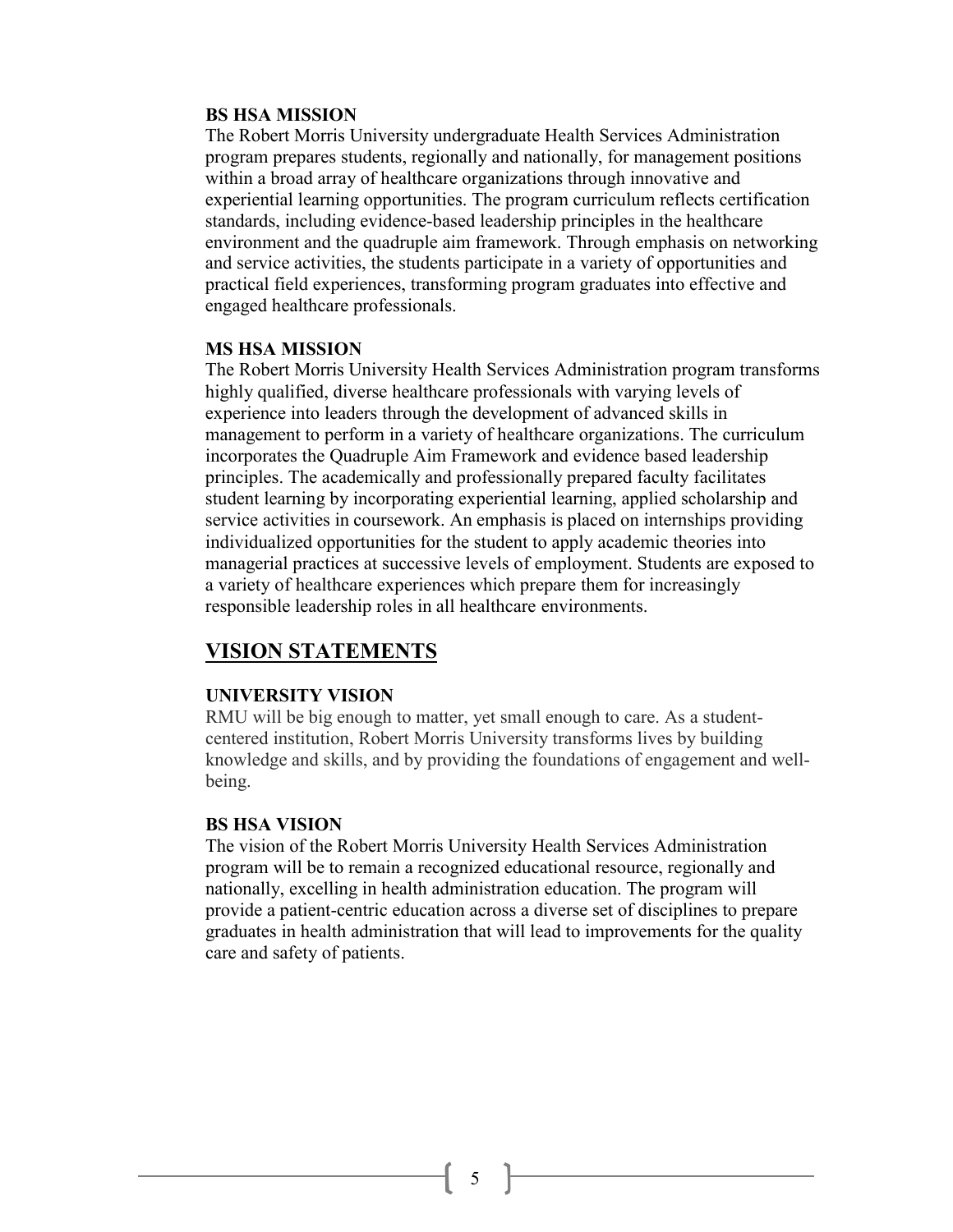#### **MS HSA VISION**

The vision of the RMU MS HSA program is to become a nationally-recognized graduate program that prepares strategic thinkers and visionary leaders for healthcare organizations. Through partnerships with healthcare organizations and expertise of the faculty, students are transformed through a highly proactive, innovative, and engaging curriculum that responds to the rapidly changing healthcare environment. Our graduates will deploy strategies to improve the patient experience of care and the health of populations in a cost-effective manner in alignment with the Quadruple Aim.

## **A. Core Values**

#### **RMU CORE VALUES**

Excellence | Global Perspective | Inclusion | Innovation | Professional Focus | Responsiveness | Transformation

Core values are the DNA of an organization, its underlying principles. Recognizing how far RMU has come in nearly a century, the new strategic plan includes two new core values that define the university and its path forward. Responsiveness: To keep pace with the rapidly changing world of higher education, RMU strives to be nimble and alert to opportunities to change. Transformation: In line with responsiveness, RMU places a high value on new technology that can directly and demonstrably improve student outcomes. Gallup research and predictive analytics embody that commitment to innovation.

## <span id="page-5-0"></span>**B. Department of Health Sciences (DOHS) Faculty**

The Department of Health Sciences is committed to hiring highly-qualified faculty members who have expertise in the fields of healthcare and education. Students are encouraged to form scholarly relationships with faculty and to seek individual assistance when needed. Our health services administration [Faculty](https://www.rmu.edu/academics/schools/snehs/faculty) members are committed to assisting students in achieving success while maintaining the high standards required by the profession of health services administration.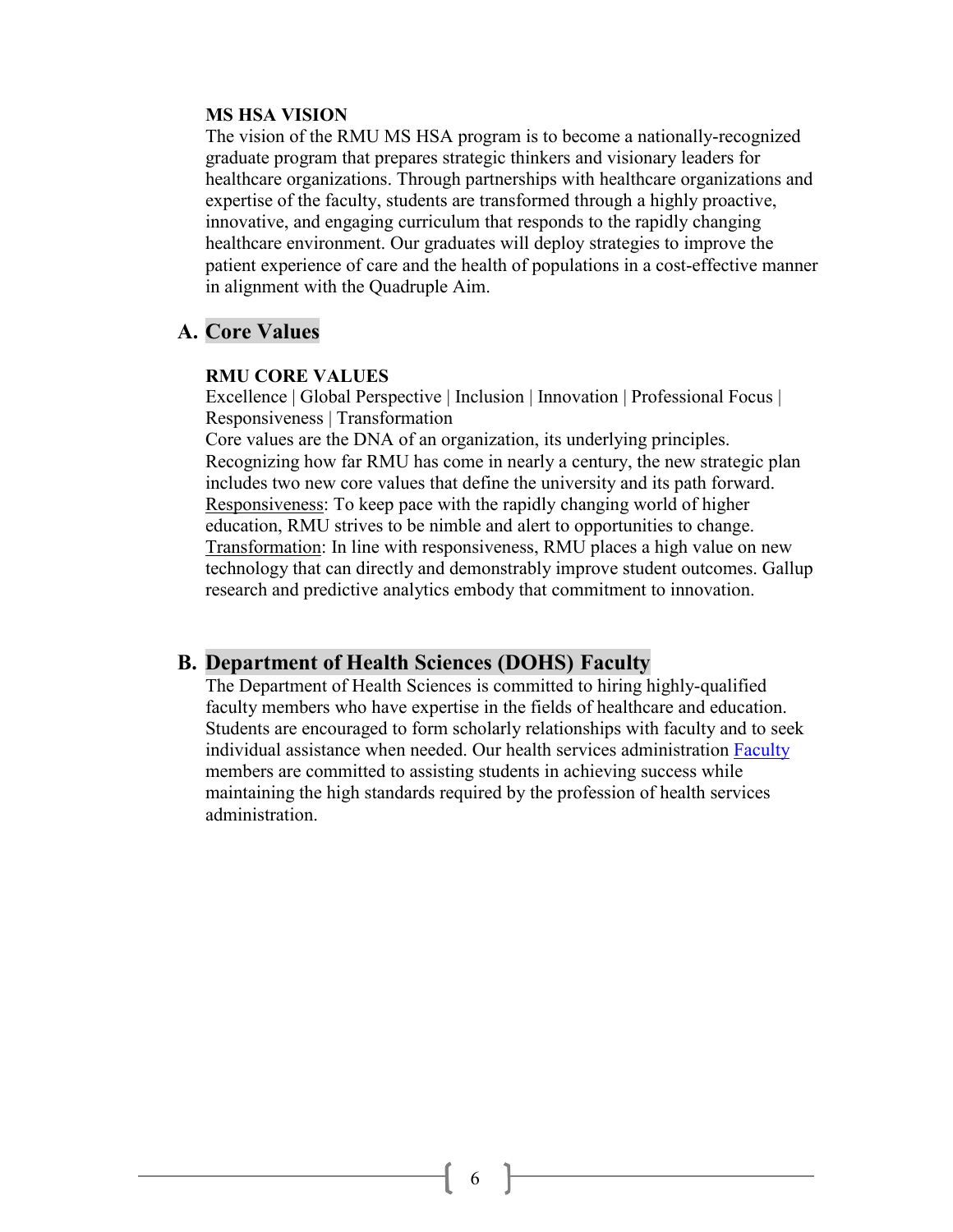## <span id="page-6-0"></span>**III. Policies, Procedures and Important Guidelines**

## **A. Academic Calendar**

The [Academic Calendar](https://sentry.rmu.edu/OnTheMove/findoutmore.open_page?ipage=999020) has important dates, including start and end dates for the semester, dates for registration, tuition payment, and course withdrawal among other important dates. Be sure to enter the correct range of dates for searching purposes.

## <span id="page-6-1"></span>**B. University Policies**

Students are expected to review and adhere to all [University Policies.](http://publicsafety.rmu.edu/university-policies)

## **C. Academic Integrity**

The fundamentals of Academic Integrity are valued within the Robert Morris University community of scholars. All students are expected to understand and adhere to the standards of Academic Integrity as stated in the [RMU Academic](http://academicaffairs.rmu.edu/academic-integrity)  [Integrity Policy.](http://academicaffairs.rmu.edu/academic-integrity)

Any student who violates the Academic Integrity Policy is subject to possible judicial proceedings according to the recommendations of the Academic Integrity Committee. Sanctions are outlined in the policy and depending upon the severity of the violation could range from no disciplinary action to being dismissed from the university.

## **D. Attendance**

Online and on-ground students who fail to maintain active participation in an online/on-ground course may receive a failing grade and are subject to the discretion of faculty to continue in the HSA program. On-ground students are expected to attend classes in accordance with RMU policy and faculty requirements. If extenuating circumstances occur the student should contact faculty by phone and by email. **Lack of attendance will result in faculty review and decision making with respect to continued enrollment in online courses.**

## **E. Email and Netiquette**

RMU email is used by the faculty, staff and administration to communicate with health services administration students. Please check your RMU student email daily. All academic program communication will be sent to the student's RMU email account only. Learners are responsible for monitoring this email account and responding appropriately.

**NOTE: If students prefer a different email account, arrangements can be made to forward the RMU student email to that address. Please contact the [RMU IT Help Desk](http://it.rmu.edu/help-desk) for assistance.**

 $\begin{bmatrix} 7 \end{bmatrix}$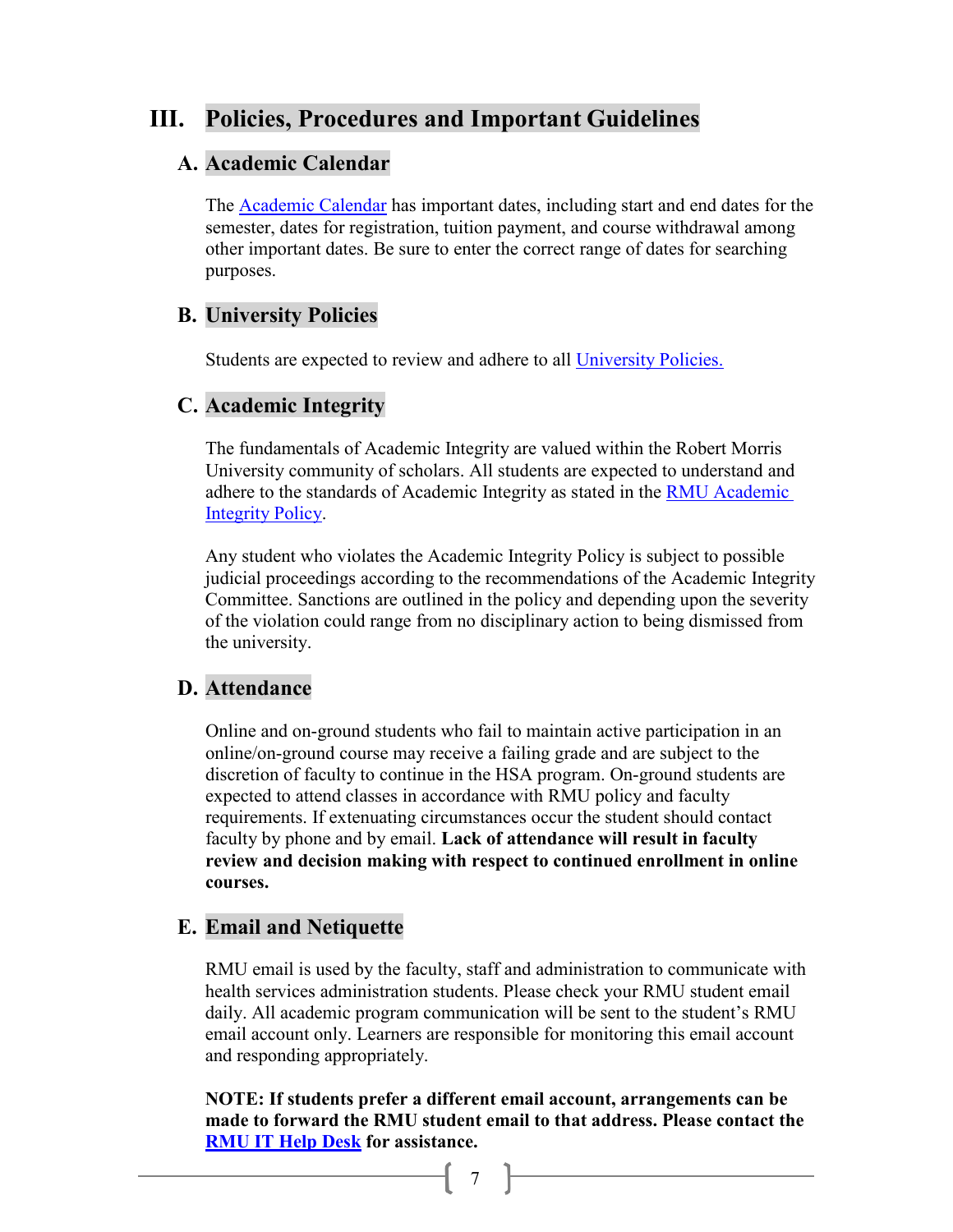<span id="page-7-1"></span><span id="page-7-0"></span>Online students must respect the online classroom as a learning environment. Professional behavior is expected at all times when interacting with peers and instructors. The guidelines for behavior and interaction in an online environment are referred to as netiquette. Click on the following link for a guide to proper netiquette.

[Netiquette Guide for Online Courses](http://oloc.rmu.edu/netiquette/NetiquetteGuideforOnlineCourses.pdf)

#### <span id="page-7-2"></span>**F. Chain of Support for Issues/Concerns**

If a question or concern arises regarding a course, the student should discuss the issue at the level of the course instructor. If the issue is unresolved at the level of the instructor, undergraduate students may contact the Department Head of Health Sciences for further assistance. Graduate students should follow the procedure outlined in the [Student-Faculty Disputes Policy.](https://docs.google.com/a/rmu.edu/viewer?a=v&pid=sites&srcid=cm11LmVkdXxhY2FkZW1pYy1zZXJ2aWNlc3xneDo1N2MwNjY3MzcwMjc0MTk1)

## <span id="page-7-3"></span>**IV. Curriculum**

### **A. Program Tracks**

RMU offers a Bachelor's and Master's degrees in Health Services Administration (HSA). In addition, students can opt to minor in HSA. The following are provided for additional information about the programs.

[BS Health Services Administration \(fully online program\)](https://sentry.rmu.edu/OnTheMove/wpmajdegr.major_desc?iCalledBy=WPMAJDEGR&idegree=BS&imajor=HSOL&ischool=U)

[BS Health Services Administration \(on ground program\)](https://sentry.rmu.edu/OnTheMove/wpmajdegr.major_desc?iCalledBy=WPMAJDEGR&idegree=BS&imajor=HSAD&ischool=U)

[MS Health Services Administration \(](http://www.rmu.edu/OnTheMove/wpmajdegr.current_checksheet?icksht=G56)fully online [program\)](https://www.rmu.edu/academics/graduate/health-services-administration)

[Minor in Health Services Administration \(15 credits\)](https://sentry.rmu.edu/OnTheMove/wpmajdegr.show_checksheet?ipage=1195&iattr=M&icksht=2018USB)

#### **B. Transfer of Credits**

Upon admission, transcripts are by reviewed and approved by a representative from the Admissions Office. Students will be informed of the acceptance of transfer credits.

Please note, courses older than 12 years must also be reviewed and approved by the Program Director and Department Head.

#### **C. Advising and Registration**

Online Students

Online students are assigned an Academic Advisor who will work with them to determine the appropriate course sequence for the fall, spring and summer terms. Once the courses are determined, the student will be sent an email from the Online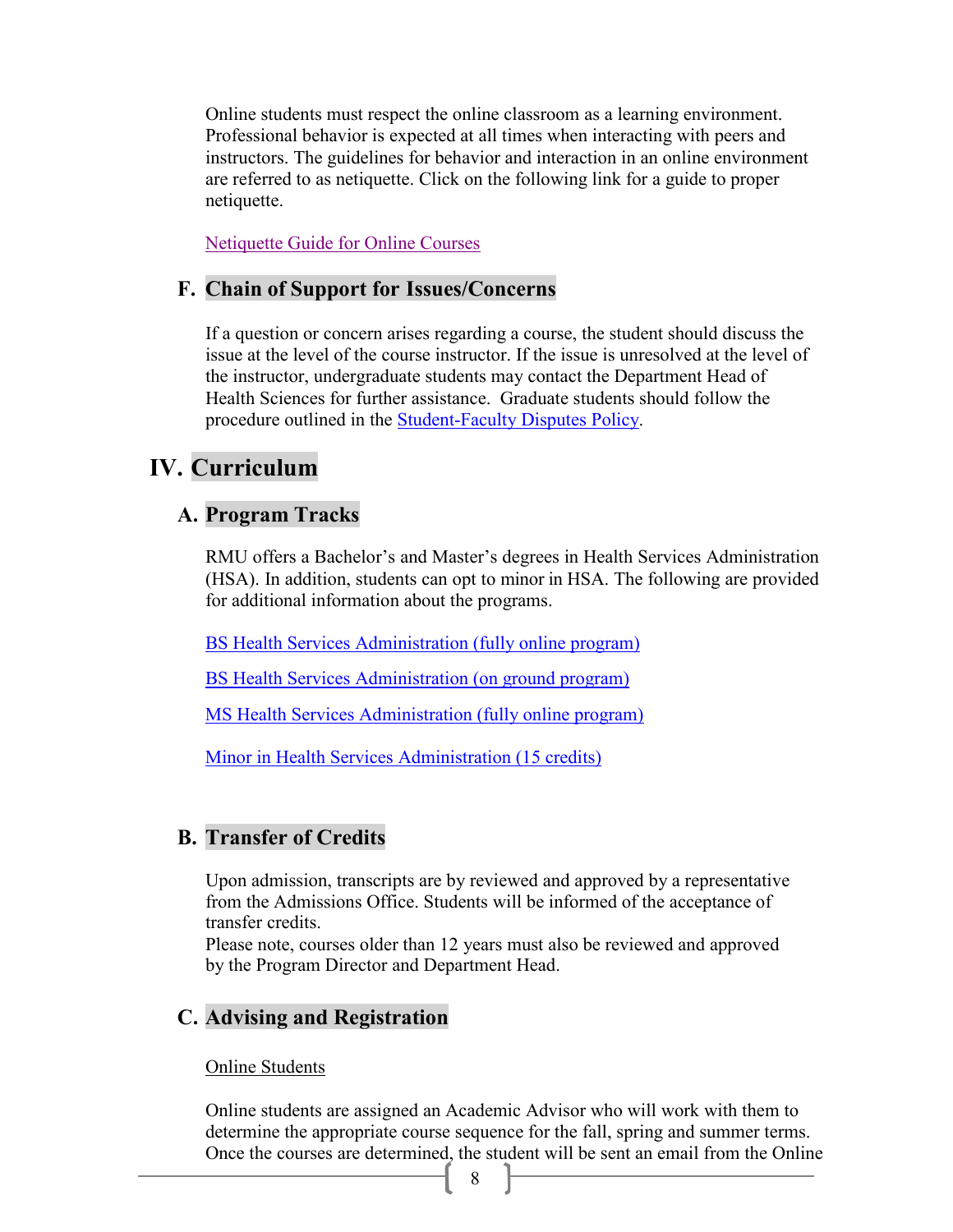Student Services Representative summarizing the course plan. Online students are required to reply back to the email in order for registration to occur. Once the email is received from the student, the Online Student Services will register the student for courses.

<span id="page-8-0"></span>If you have questions regarding course registration, contact your Online Student Services Representative via email or phone. Your quick response to correspondence will ensure your successful registration for courses. Please note that you must contact your Online Student Services Representative and copy your Academic Advisor via email to process all Add, Drops, or Withdrawals from courses. Please include an explanation about your reason to Add, Drop or Withdraw from the course. Failure to properly drop or withdraw from a course can result in financial penalty. Please refer to the academic calendar for add, drop and withdrawal deadlines.

#### <span id="page-8-1"></span>Traditional On-Ground Student Advising

On-ground students will be assigned an Academic Advisor who will work directly with them to determine an appropriate course sequence. You should schedule a meeting with your Academic Advisor to discuss course sequencing before registration each term. This meeting will determine which courses you need to take for the fall, spring and summer terms, as well as appropriate pre-requisites.

Once your courses are determined, you will be sent an email from your Academic Advisor summarizing the advisement meeting; the advisor will submit an electronic signature through Sentry for clearance to register. On-ground students will register through the website at the individually assigned time after the Academic Advisor provides clearance.

If you have questions regarding your courses, please consult your Academic Advisor who will answer any questions regarding course progression via email or phone. [Drop Add Period](http://www.rmu.edu/web/cms/departments-offices/administration-services/academic-services/Pages/registration-procedures.aspx)

#### **D. Academic Progression**

Students who have concerns about their academic standing should discuss academic progression with their academic advisor and/or program director. [Undergraduate Academic Standing Policy](http://academicaffairs.rmu.edu/academic-policies/undergraduate/academic-standing) [Graduate Academic Standing Policy](http://academicaffairs.rmu.edu/academic-policies/graduate/academic-standing)

#### **E. Technology**

The HSA programs utilize the following technology and software:

- Computer with Intel Core i3 processor or equivalent
- No less than 1 Gigabyte of Random Access Memory (RAM)
- High-speed Internet connection (Fiber or Cable)
- 250GB or more Hard Disk Drive
	- f 9 }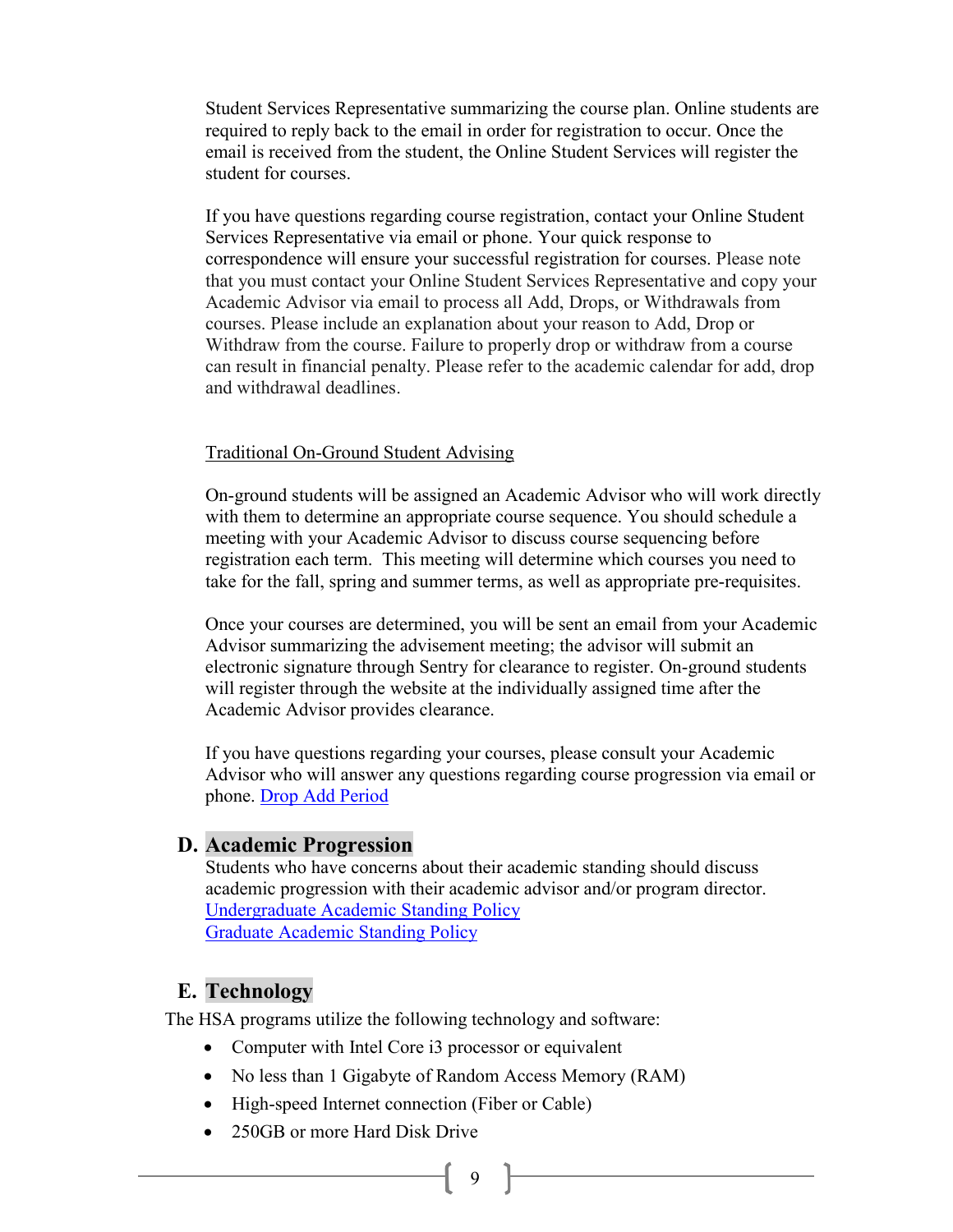- USB Jump Drive for external file storage
- Webcam (Integrated or External)
- Microsoft Office
- Java
- Flash
- Adobe Acrobat Reader
- Mozilla Firefox (recommended browser for Blackboard)

Robert Morris University uses Blackboard Learning Management System (LMS) for courses. Online assistance with Blackboard technology and instructions can be accessed by contacting the RMU Blackboard Help Desk 24 hour technical support at 412-397-2211.

[Technical Support for Blackboard](http://bbfaculty.rmu.edu/technical-support)

## <span id="page-9-0"></span>**F. International Experience**

Students are afforded the opportunity to engage in education abroad programs offered through the [Center for Global Engagement.](https://www.rmu.edu/academics/provost/cge)

## **G. Internships**

Both the undergraduate and graduate health service administration programs at Robert Morris University require students to participate in a three credit, 120-hour internship field experience in order to graduate. In order to meet the needs of the student, these three credits can be taken in one term, or spread across two or three terms. Students will work with their assigned internship advisor to determine the best internship options to meet their needs.

Per clinical affiliation agreements with internship sites, students may be required to complete any or all of the below clearances to take part in the internship experience:

- An initial and annual health evaluation
- Two-step PPD test and annual TB test (or Quantiferon Gold Blood test)
- Tdap within last ten years
- Initial urine drug screen
- Verification of immunity to Varicella, Measles, Mumps, Rubella, Hepatitis B surface antibody (Anti HBs titer)
- Pennsylvania Child Abuse History Clearance
- Pennsylvania Criminal Record Check Clearances
- FBI Criminal History Background Check
- Proof of Health Insurance
- Other titers, clearances or education as required by the specific site

**PLEASE NOTE**: The costs associated with these clinical requirements are the responsibility of the student. Failure to comply may result in the student not being cleared to attend the internship experience.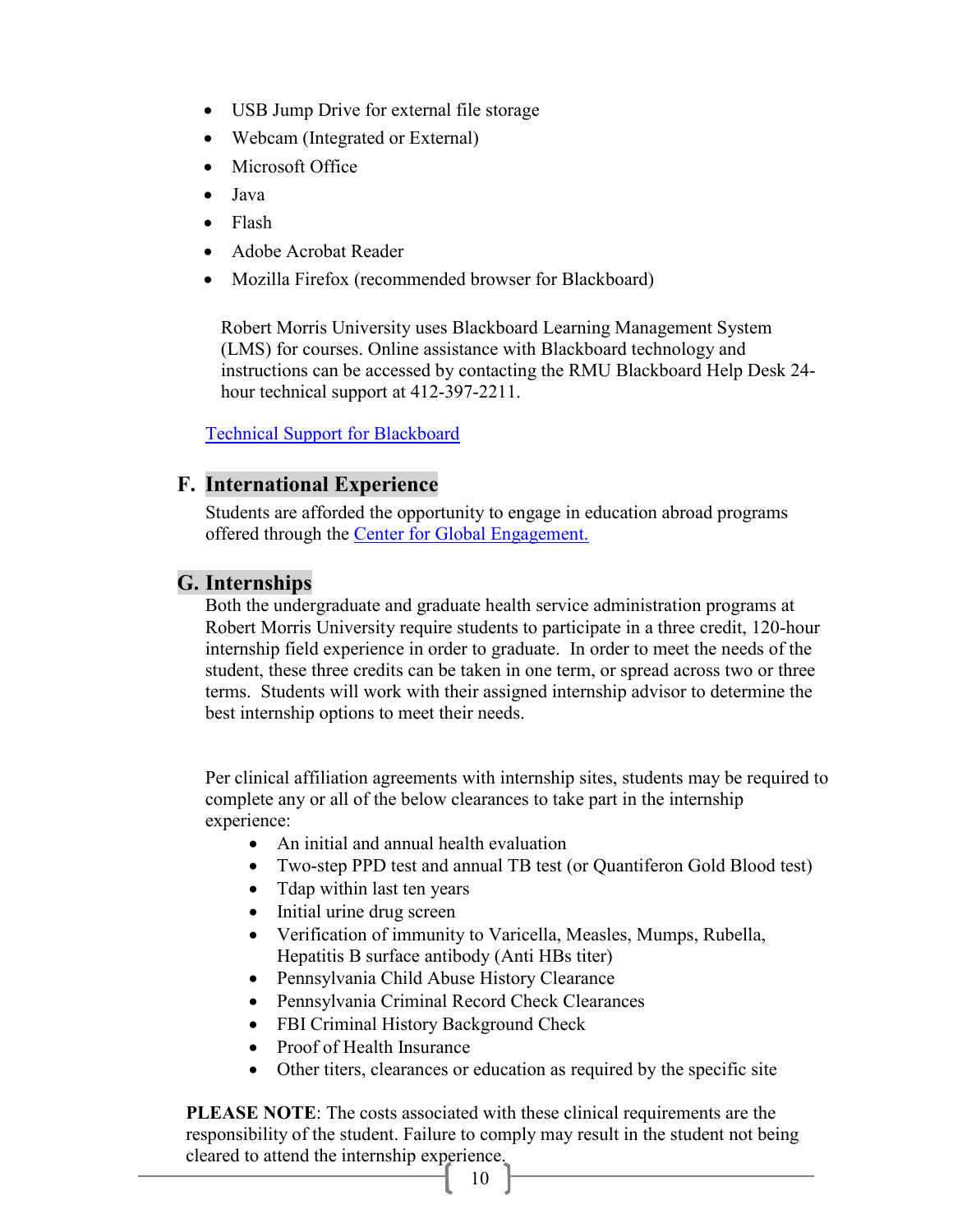In the event that a positive background report is noted, RMU SNEHS is obligated by clinical affiliation agreements to share the results of criminal record clearances with the clinical agencies. The student will be asked to complete a personal statement about the offense, which will be filed in the student's record and reported to the clinical facility.

## <span id="page-10-1"></span><span id="page-10-0"></span>**V. Student Resources**

## **A. Center for Student Success**

The [Center for Student Success](http://studentlife.rmu.edu/center-for-student-success/) provides services that include but are not limited to counseling, tutoring, and disability services. The Center for Student Success can be reached at 412-397-6862 or via e-mail at center4 success @ rmu.edu.

If you need assistance in classes, please contact your faculty member or Academic Advisor in addition to the Center for Student Success.

## <span id="page-10-2"></span>**B. Scholarships and Financial Aid**

Please contact the [Financial Aid Office](http://www.rmu.edu/financialaid) for information regarding the financial aid process at RMU. Additional information is available by using the links below: [Scholarship Information](https://rmu.edu/admissions/financial-aid/scholarships) [www.pheaa.org](http://www.pheaa.org/)

## **C. Library**

The RMU library is staffed by qualified librarians to assist you in your scholarly projects. The RMU Electronic Library is a helpful service to search databases while off campus.

#### [RMU Library](http://sentry.rmu.edu/web/cms/schools/library/Pages/default.aspx)

Chloe Mills, MA, MLS Assistant Professor of Learning Resources Distance Learning Librarian [millsc@rmu.edu](mailto:millsc@rmu.edu) 412-397-6839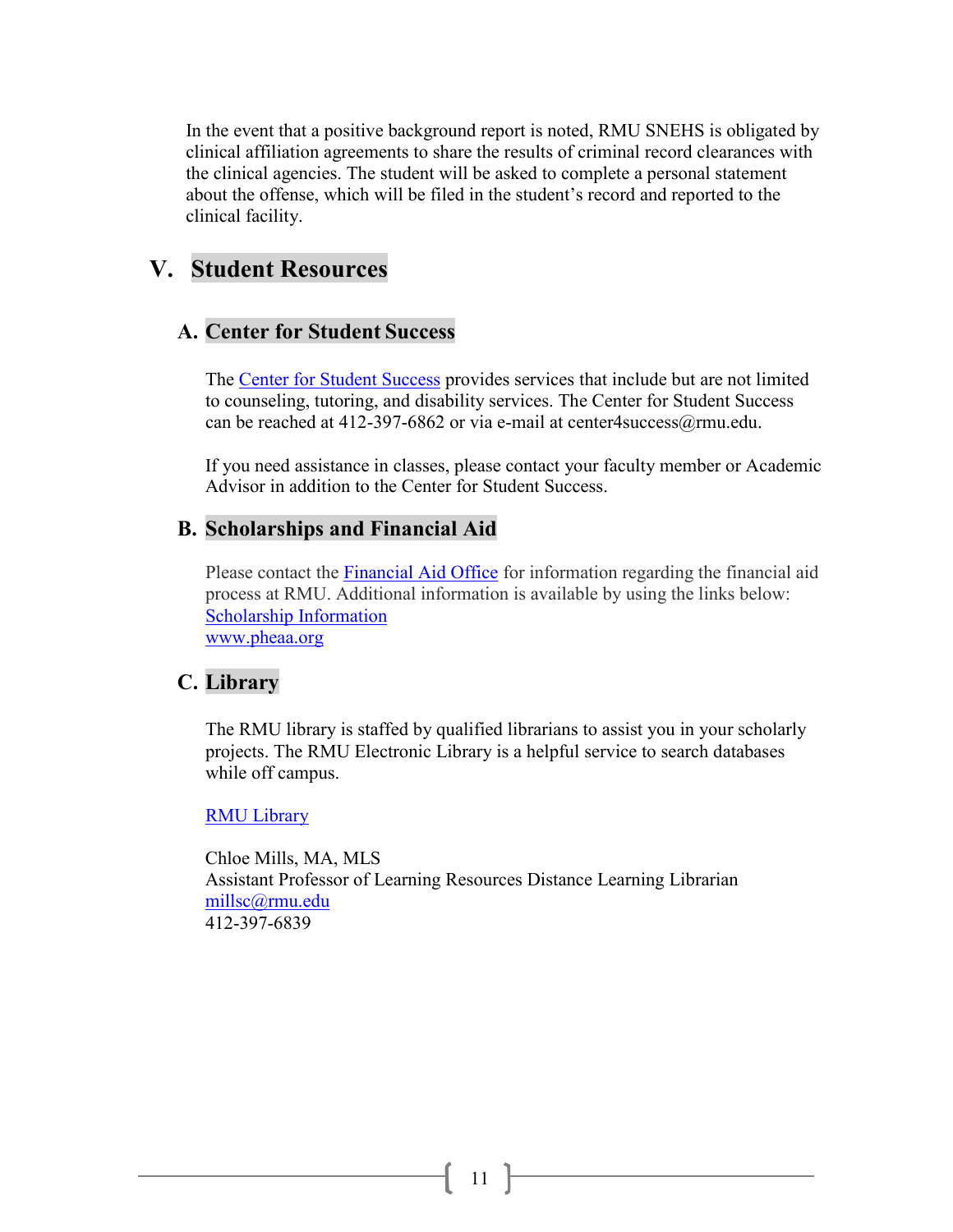## <span id="page-11-0"></span>**VI. Graduation Information**

## **A. Commencement**

#### *Students must apply for graduation online in the first two weeks of the semester in which they will graduate.*

RMU hosts a formal [Commencement](http://commencement.rmu.edu/) ceremony each May that includes both the December and May graduates. The dates are included in the academic calendar. This formal academic ceremony is rich with tradition and includes the academic procession of administrators, faculty, and students, a pertinent message delivered by a guest speaker, and the presentation of your diploma. Academic regalia are worn. Family and friends are encouraged to attend.

Note: Students who will complete all courses for their degrees by the end of the summer session following the May commencement will be included in the May ceremony.

## **VII. Upsilon Phi Delta Honor Society**

Robert Morris University operates a chapter of the Upsilon Phi Delta Honor Society for undergraduate HSA students. Upsilon Phi Delta is a national academic honor society for students in healthcare management, leadership or administration. The mission of the Upsilon Phi Delta Honor Society is to recognize, reward, and encourage academic excellence in the study of health administration.

The goals of the Society are as follows:

- To encourage interest in academic preparation for careers in health administration
- To promote activity that will elevate the standards, ideals, competence, and ethics of women and men preparing for careers in health administration and leadership
- To provide financial assistance through scholarships to outstanding students pursuing academic degrees that prepare individuals for careers in health administration and leadership
- To recognize, by means of granting honorary memberships, individualswho have made outstanding contribution to the profession

In order to be invited for induction into Upsilon Phi Delta, undergraduate students must have a minimum of 18 credits completed in HSA major courses, and hold a 3.5 or greater GPA. If a student chooses to join the organization, a dues payment is required for membership. Induction is held a minimum of one time per academic year.